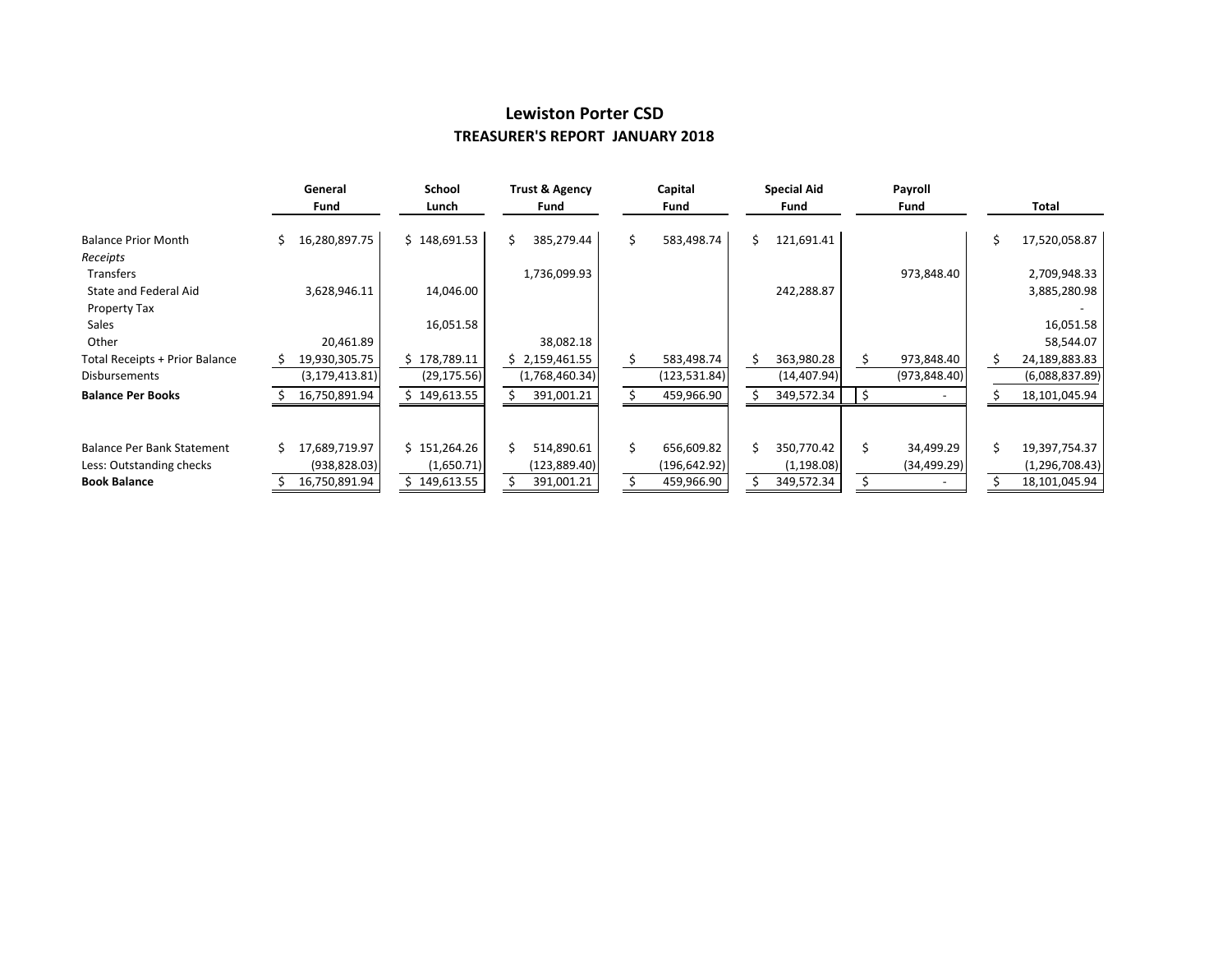## **LEWISTON-PORTER MIDDLE SCHOOL**

## **Student Activity Fund Central Treasurer's Report For the period of January 1 – January 31, 2018**

| <b>BANK STATEMENT BALANCE END OF MONTH</b>   | \$<br>29,244.00 |            |
|----------------------------------------------|-----------------|------------|
| <b>Total receipts deposited during month</b> |                 |            |
| No.2601 to No.2605                           | \$<br>1,681.16  |            |
| <b>Interest for Savings Account</b>          | \$<br>.78       |            |
| Voided Check No.                             | \$              |            |
| Net Fees and Charges (back into acct.)       | \$              |            |
| <b>Total balance, deposits</b>               | \$<br>30,925.94 |            |
| Disbursements during month                   |                 |            |
| No.4672 to No.4680                           | \$<br>6,740.36  |            |
| Redeposit Item Fees                          |                 |            |
| <b>Insufficient Funds</b>                    | \$              |            |
| <b>Cash balance</b>                          | \$<br>24,185.58 |            |
| <b>Bank balance as shown on statement</b>    | \$<br>18,179.59 | (savings)  |
|                                              | \$<br>7,795.11  | (checking) |
| <b>Minus outstanding checks</b>              | \$<br>1,789.12  |            |
| <b>Balance</b>                               | \$<br>24,185.58 |            |

## **Outstanding Checks:**

| 4624 -   | \$19.96  |
|----------|----------|
| $4674 -$ | \$480.00 |
| 4675 -   | \$480.00 |
| 4676 -   | \$480.00 |
| 4680 -   | \$329.16 |

Andrew M. Auer Susan Gentile

Andrew M. Auer Susan Gentile

\_\_\_\_\_\_\_\_\_\_\_\_\_\_\_\_\_\_\_\_\_\_ \_\_\_\_\_\_\_\_\_\_\_\_\_\_\_\_\_\_\_\_\_\_\_\_

Middle School Principal Central Treasurer of MS Student Activity Funds